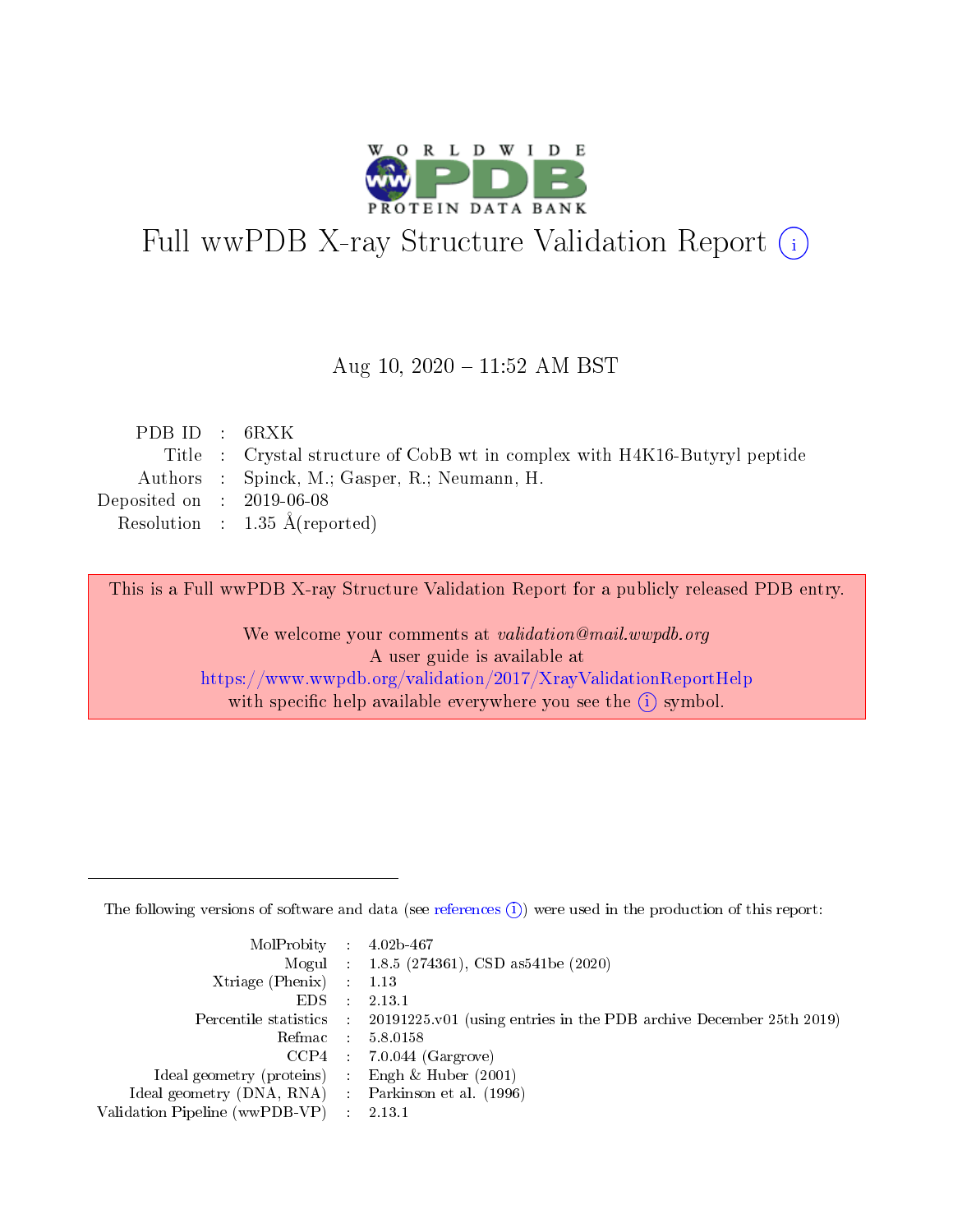# 1 [O](https://www.wwpdb.org/validation/2017/XrayValidationReportHelp#overall_quality)verall quality at a glance  $(i)$

The following experimental techniques were used to determine the structure: X-RAY DIFFRACTION

The reported resolution of this entry is 1.35 Å.

Percentile scores (ranging between 0-100) for global validation metrics of the entry are shown in the following graphic. The table shows the number of entries on which the scores are based.



| Metric                | Whole archive<br>$(\#\text{Entries})$ | <b>Similar resolution</b><br>$(\#\text{Entries},\,\text{resolution}\,\,\text{range}(\textup{\AA}))$ |
|-----------------------|---------------------------------------|-----------------------------------------------------------------------------------------------------|
| $R_{free}$            | 130704                                | $1509(1.38-1.34)$                                                                                   |
| Clashscore            | 141614                                | $1551(1.38-1.34)$                                                                                   |
| Ramachandran outliers | 138981                                | $\overline{1530}$ $(1.38-1.34)$                                                                     |
| Sidechain outliers    | 138945                                | $1530(1.38-1.34)$                                                                                   |
| RSRZ outliers         | 127900                                | $1487(1.38-1.34)$                                                                                   |

The table below summarises the geometric issues observed across the polymeric chains and their fit to the electron density. The red, orange, yellow and green segments on the lower bar indicate the fraction of residues that contain outliers for  $>=3, 2, 1$  and 0 types of geometric quality criteria respectively. A grey segment represents the fraction of residues that are not modelled. The numeric value for each fraction is indicated below the corresponding segment, with a dot representing fractions  $\epsilon=5\%$  The upper red bar (where present) indicates the fraction of residues that have poor fit to the electron density. The numeric value is given above the bar.

| Mol | Chain | $\mid$ Length | Quality of chain |    |     |    |
|-----|-------|---------------|------------------|----|-----|----|
|     |       | 254           | 3%<br>87%        |    | 6%  | 7% |
|     |       |               | 9%<br>73%        | 9% | 18% |    |

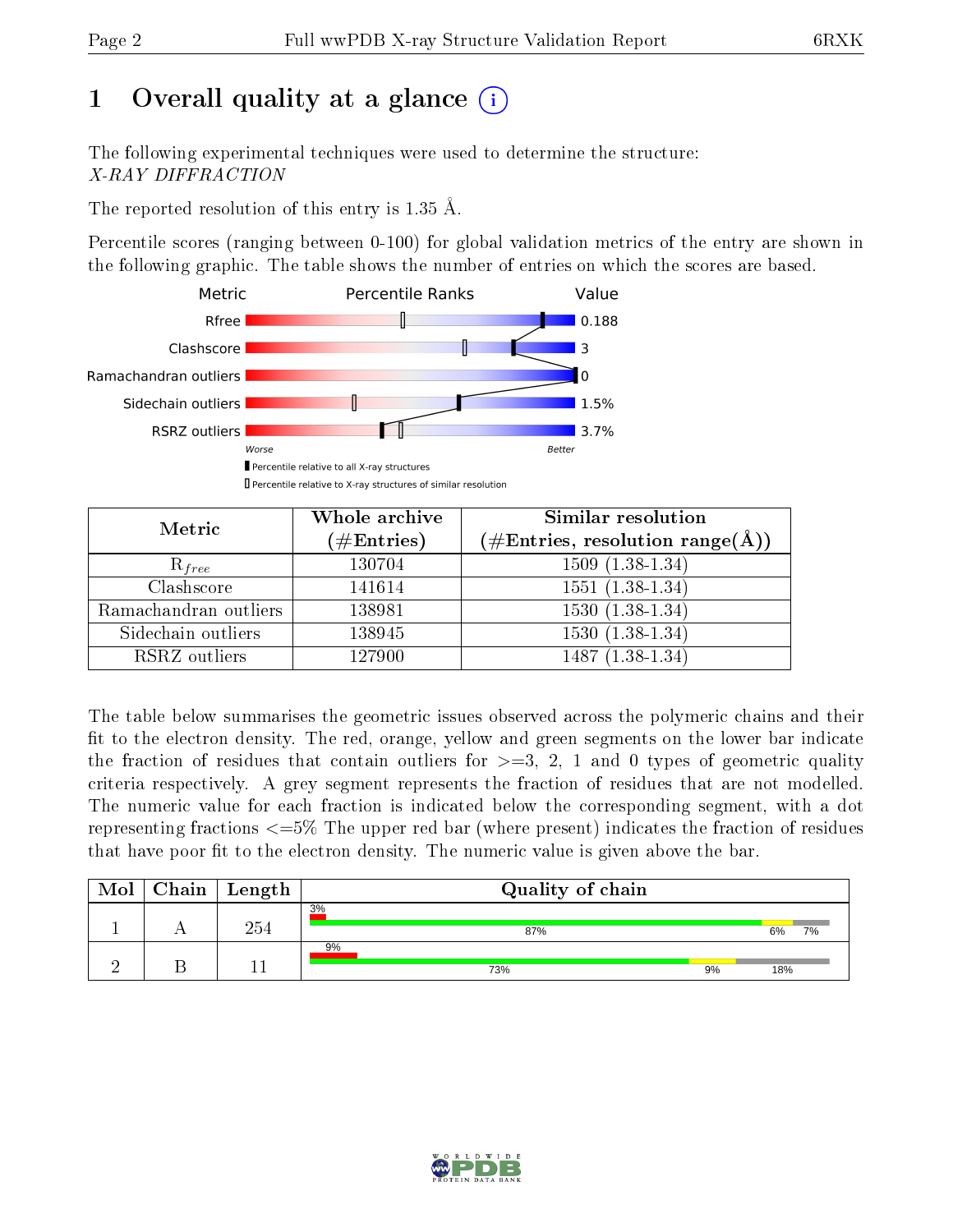# 2 Entry composition (i)

There are 4 unique types of molecules in this entry. The entry contains 4129 atoms, of which 1905 are hydrogens and 0 are deuteriums.

In the tables below, the ZeroOcc column contains the number of atoms modelled with zero occupancy, the AltConf column contains the number of residues with at least one atom in alternate conformation and the Trace column contains the number of residues modelled with at most 2 atoms.

Molecule 1 is a protein called NAD-dependent protein deacylase.

| Mol | Chain | Residues | $\rm{Atoms}$  |      |      |     |     | ZeroOcc | AltConf | $T$ Trace |  |
|-----|-------|----------|---------------|------|------|-----|-----|---------|---------|-----------|--|
|     | . .   | 235      | Total<br>3680 | ī 77 | 1821 | 331 | 342 | ◡       |         |           |  |

There are 14 discrepancies between the modelled and reference sequences:

| Chain | Residue | Modelled   | Actual | Comment               |                   |
|-------|---------|------------|--------|-----------------------|-------------------|
| A     | $-14$   | MET        |        | initiating methionine | <b>UNP P75960</b> |
| А     | $-13$   | <b>GLY</b> |        | expression tag        | <b>UNP P75960</b> |
| А     | $-12$   | <b>SER</b> |        | expression tag        | <b>UNP P75960</b> |
| А     | $-11$   | <b>SER</b> |        | expression tag        | <b>UNP P75960</b> |
| А     | $-10$   | <b>HIS</b> |        | expression tag        | <b>UNP P75960</b> |
| А     | $-9$    | <b>HIS</b> |        | expression tag        | <b>UNP P75960</b> |
| А     | $-8$    | <b>HIS</b> |        | expression tag        | <b>UNP P75960</b> |
| А     | $-7$    | <b>HIS</b> |        | expression tag        | <b>UNP P75960</b> |
| А     | $-6$    | <b>HIS</b> |        | expression tag        | <b>UNP P75960</b> |
| А     | $-5$    | <b>HIS</b> |        | expression tag        | <b>UNP P75960</b> |
| А     | $-4$    | <b>SER</b> |        | expression tag        | <b>UNP P75960</b> |
| А     | $-3$    | <b>GLN</b> |        | expression tag        | <b>UNP P75960</b> |
| А     | $-2$    | ASP        |        | expression tag        | <b>UNP P75960</b> |
| А     | $-1$    | <b>PRO</b> |        | expression tag        | <b>UNP P75960</b> |

Molecule 2 is a protein called Histone H4.

| Mol | Chain   Residues | $\rm{Atoms}$ |       |       | $\text{ZeroOcc} \mid \text{AltConf} \mid \text{Trace}$ |  |  |  |
|-----|------------------|--------------|-------|-------|--------------------------------------------------------|--|--|--|
|     |                  | Total        | - C H | 47 84 | 20                                                     |  |  |  |

• Molecule 3 is ZINC ION (three-letter code: ZN) (formula: Zn).

|  | $Mol$   Chain   Residues | Atoms | $\mathsf{ZeroOcc} \mid \mathsf{AltConf} \mid$ |  |
|--|--------------------------|-------|-----------------------------------------------|--|
|  |                          | Total |                                               |  |

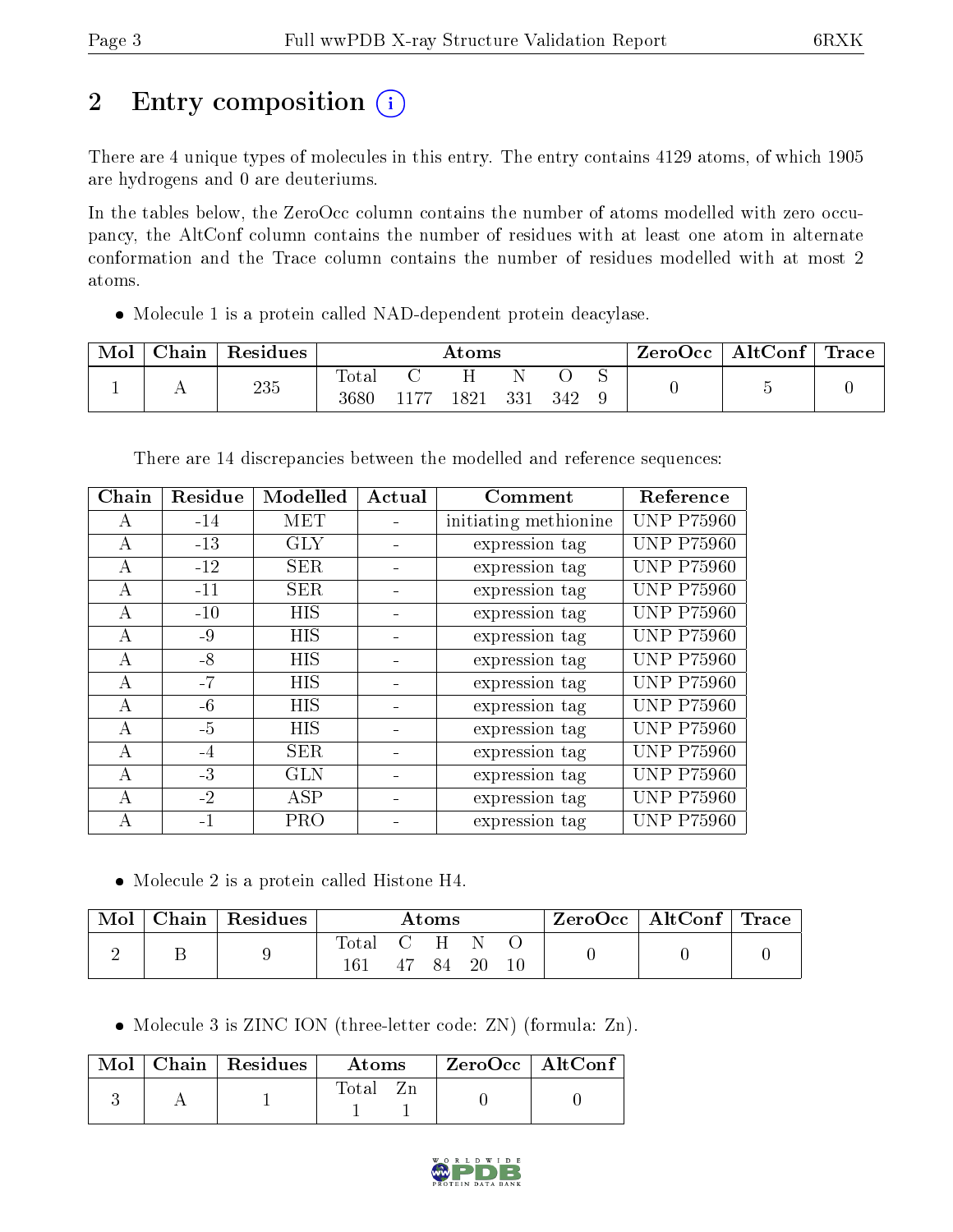$\bullet\,$  Molecule 4 is water.

|  | Mol   Chain   Residues | Atoms                  | ZeroOcc   AltConf |
|--|------------------------|------------------------|-------------------|
|  | 276                    | Total<br>276.<br>- 276 |                   |
|  |                        | Total                  |                   |

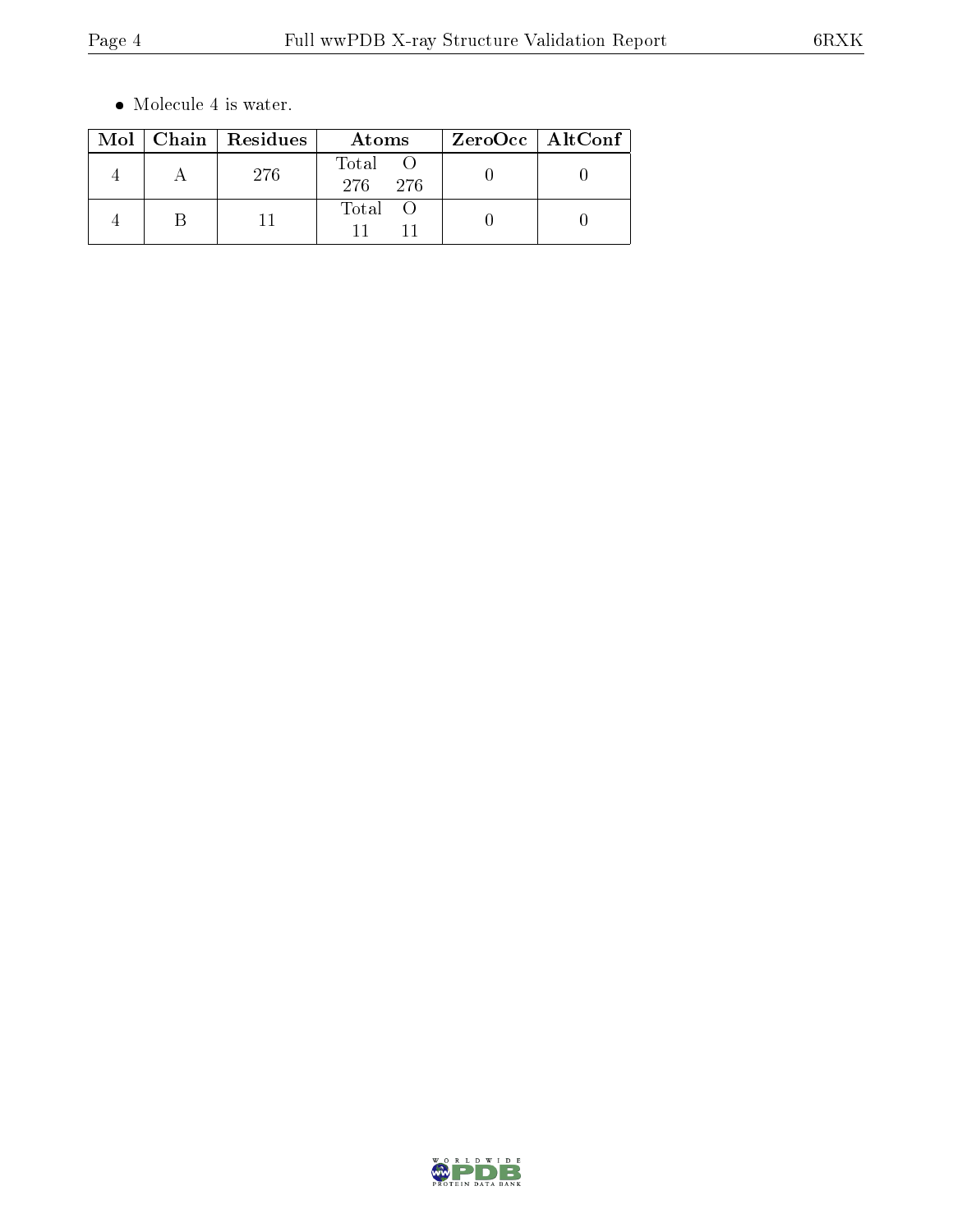# 3 Residue-property plots  $(i)$

These plots are drawn for all protein, RNA, DNA and oligosaccharide chains in the entry. The first graphic for a chain summarises the proportions of the various outlier classes displayed in the second graphic. The second graphic shows the sequence view annotated by issues in geometry and electron density. Residues are color-coded according to the number of geometric quality criteria for which they contain at least one outlier: green  $= 0$ , yellow  $= 1$ , orange  $= 2$  and red  $= 3$  or more. A red dot above a residue indicates a poor fit to the electron density ( $\text{RSRZ} > 2$ ). Stretches of 2 or more consecutive residues without any outlier are shown as a green connector. Residues present in the sample, but not in the model, are shown in grey.

• Molecule 1: NAD-dependent protein deacylase



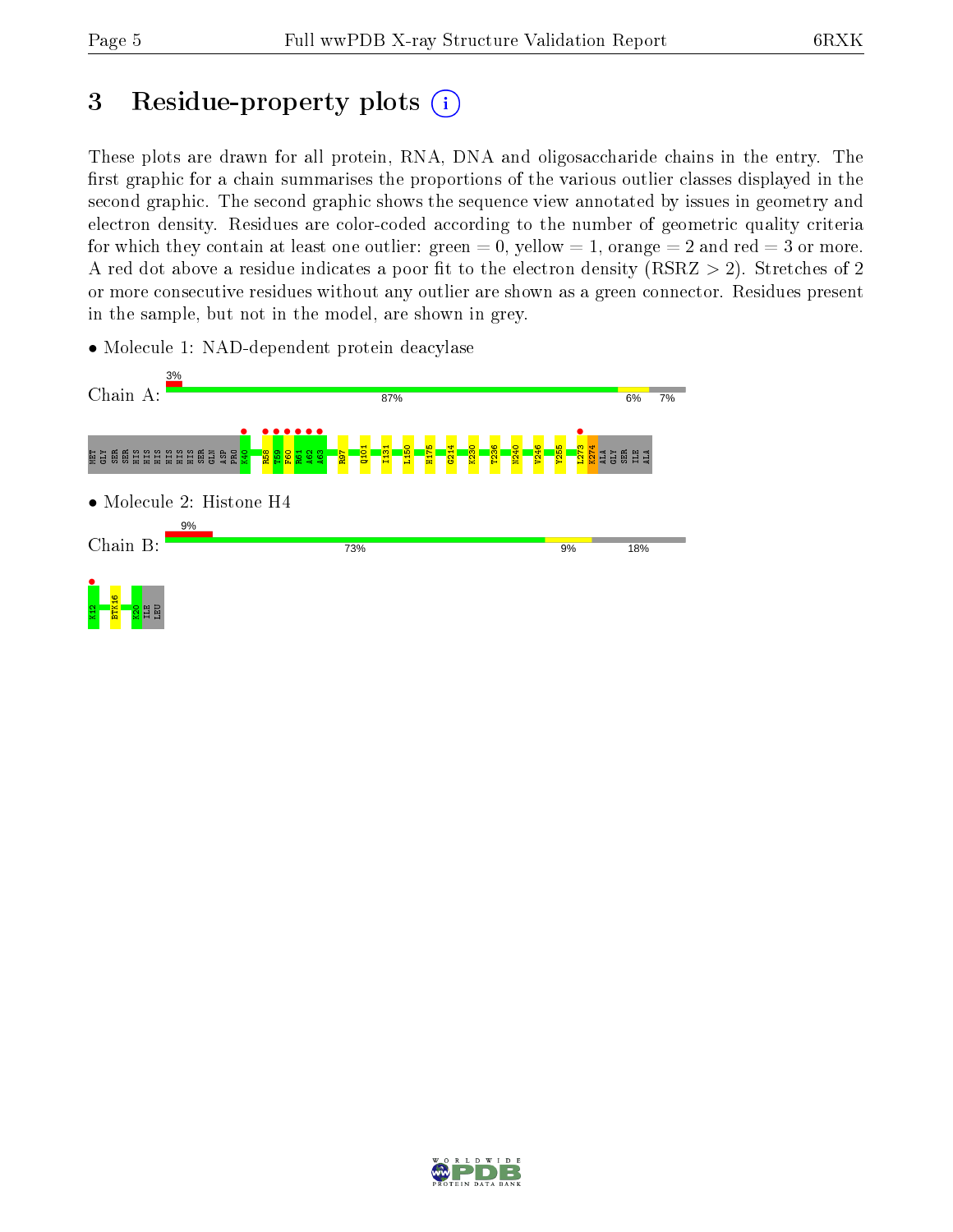# 4 Data and refinement statistics  $(i)$

| Property                                                   | Value                                            | Source                       |
|------------------------------------------------------------|--------------------------------------------------|------------------------------|
| Space group                                                | P 41 21 2                                        | Depositor                    |
| Cell constants                                             | $92.73\text{\AA}$<br>$92.73A - 58.62A$           | Depositor                    |
| a, b, c, $\alpha$ , $\beta$ , $\gamma$                     | $90.00^{\circ}$ $90.00^{\circ}$<br>$90.00^\circ$ |                              |
| Resolution $(A)$                                           | $46.37 - 1.35$                                   | Depositor                    |
|                                                            | $46.36 - 1.34$                                   | <b>EDS</b>                   |
| % Data completeness                                        | 99.9 (46.37-1.35)                                | Depositor                    |
| (in resolution range)                                      | $97.8(46.36-1.34)$                               | <b>EDS</b>                   |
| $R_{merge}$                                                | 0.09                                             | Depositor                    |
| $\mathrm{R}_{sym}$                                         | (Not available)                                  | Depositor                    |
| $\langle I/\sigma(I) \rangle^{-1}$                         | $1.15$ (at $1.33\text{\AA}$ )                    | Xtriage                      |
| Refinement program                                         | PHENIX 1.9 1692                                  | Depositor                    |
| $R, R_{free}$                                              | 0.170<br>0.188<br>$\mathcal{L}$                  | Depositor                    |
|                                                            | $0.172$ ,<br>0.188                               | DCC                          |
| $R_{free}$ test set                                        | 2856 reflections $(5.00\%)$                      | wwPDB-VP                     |
| Wilson B-factor $(A^2)$                                    | 18.4                                             | Xtriage                      |
| Anisotropy                                                 | 0.022                                            | Xtriage                      |
| Bulk solvent $k_{sol}$ (e/Å <sup>3</sup> ), $B_{sol}(A^2)$ | 0.40, 41.7                                       | <b>EDS</b>                   |
| L-test for twinning <sup>2</sup>                           | $< L >$ = 0.50, $< L2 >$ = 0.34                  | Xtriage                      |
| Estimated twinning fraction                                | No twinning to report.                           | $\overline{\text{X}}$ triage |
| $F_o, F_c$ correlation                                     | 0.97                                             | <b>EDS</b>                   |
| Total number of atoms                                      | 4129                                             | wwPDB-VP                     |
| Average B, all atoms $(A^2)$                               | 27.0                                             | wwPDB-VP                     |

Xtriage's analysis on translational NCS is as follows: The largest off-origin peak in the Patterson function is  $6.28\%$  of the height of the origin peak. No significant pseudotranslation is detected.

<sup>&</sup>lt;sup>2</sup>Theoretical values of  $\langle |L| \rangle$ ,  $\langle L^2 \rangle$  for acentric reflections are 0.5, 0.333 respectively for untwinned datasets, and 0.375, 0.2 for perfectly twinned datasets.



<span id="page-5-1"></span><span id="page-5-0"></span><sup>1</sup> Intensities estimated from amplitudes.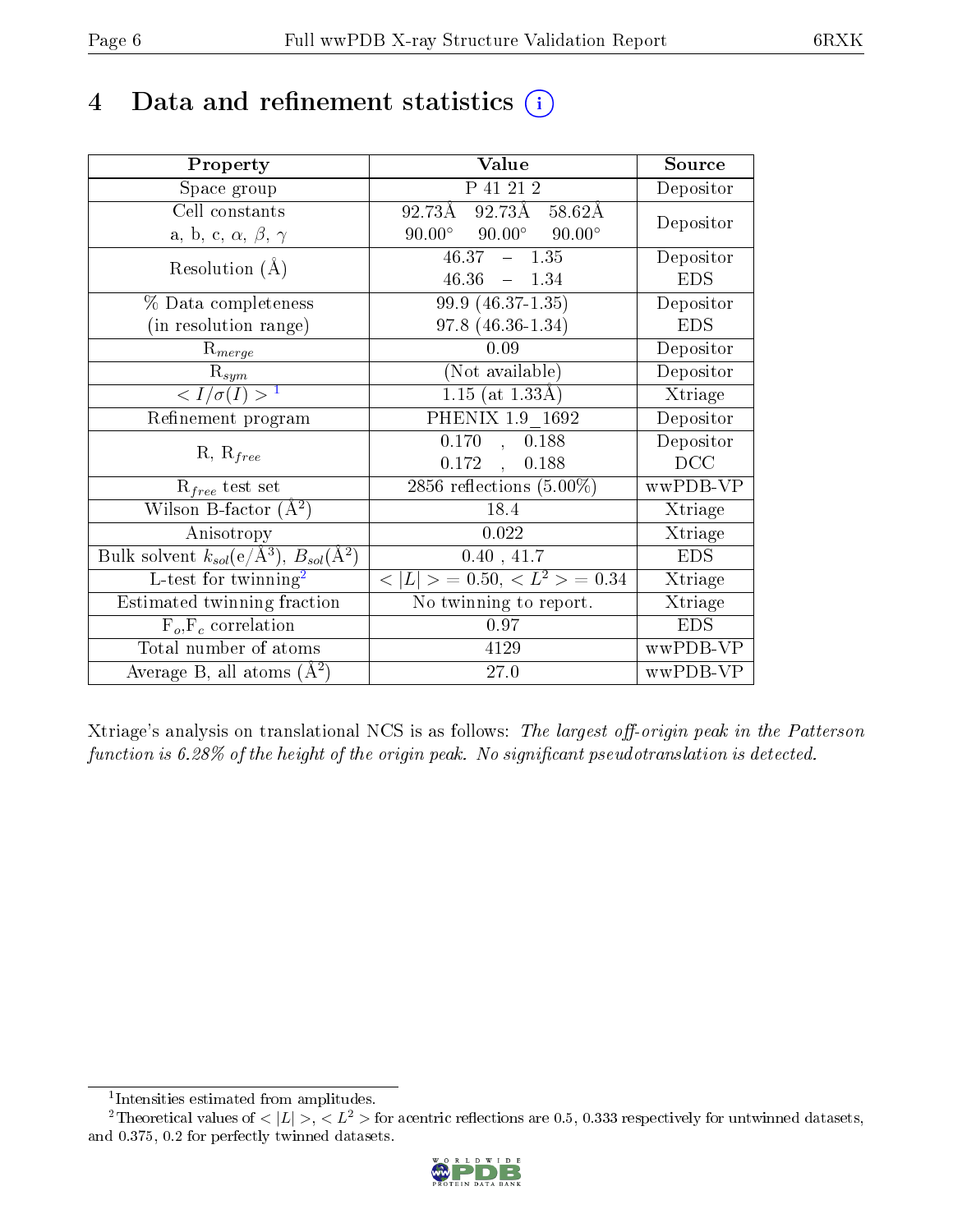# 5 Model quality  $(i)$

# 5.1 Standard geometry  $(i)$

Bond lengths and bond angles in the following residue types are not validated in this section: ZN, BTK

The Z score for a bond length (or angle) is the number of standard deviations the observed value is removed from the expected value. A bond length (or angle) with  $|Z| > 5$  is considered an outlier worth inspection. RMSZ is the root-mean-square of all Z scores of the bond lengths (or angles).

| Mol      | Chain |      | Bond lengths | Bond angles |               |  |
|----------|-------|------|--------------|-------------|---------------|--|
|          |       | RMSZ | $\# Z  > 5$  | RMSZ        | # $ Z  > 5$   |  |
|          |       | 0.58 | 0/1924       | 0.68        | 0/2612        |  |
| $\Omega$ | R     | 0.61 | 0/62         | 0.61        | 0/76          |  |
| AΠ       | A 11  | 0.58 | 1986         | 0.67        | $^\prime2688$ |  |

There are no bond length outliers.

There are no bond angle outliers.

There are no chirality outliers.

There are no planarity outliers.

## $5.2$  Too-close contacts  $(i)$

In the following table, the Non-H and H(model) columns list the number of non-hydrogen atoms and hydrogen atoms in the chain respectively. The H(added) column lists the number of hydrogen atoms added and optimized by MolProbity. The Clashes column lists the number of clashes within the asymmetric unit, whereas Symm-Clashes lists symmetry related clashes.

|  |      | $\text{Mol} \mid \text{Chain} \mid \text{Non-H} \mid \text{H(model)} \mid \text{H(added)}$ |      | $Class   Symm-Class$ |
|--|------|--------------------------------------------------------------------------------------------|------|----------------------|
|  | 1859 | 1821                                                                                       | 1799 |                      |
|  |      |                                                                                            | 86   |                      |
|  |      |                                                                                            |      |                      |
|  | 276  |                                                                                            |      |                      |
|  |      |                                                                                            |      |                      |
|  | 2224 | $1905\,$                                                                                   | 1885 |                      |

The all-atom clashscore is defined as the number of clashes found per 1000 atoms (including hydrogen atoms). The all-atom clashscore for this structure is 3.

All (10) close contacts within the same asymmetric unit are listed below, sorted by their clash magnitude.

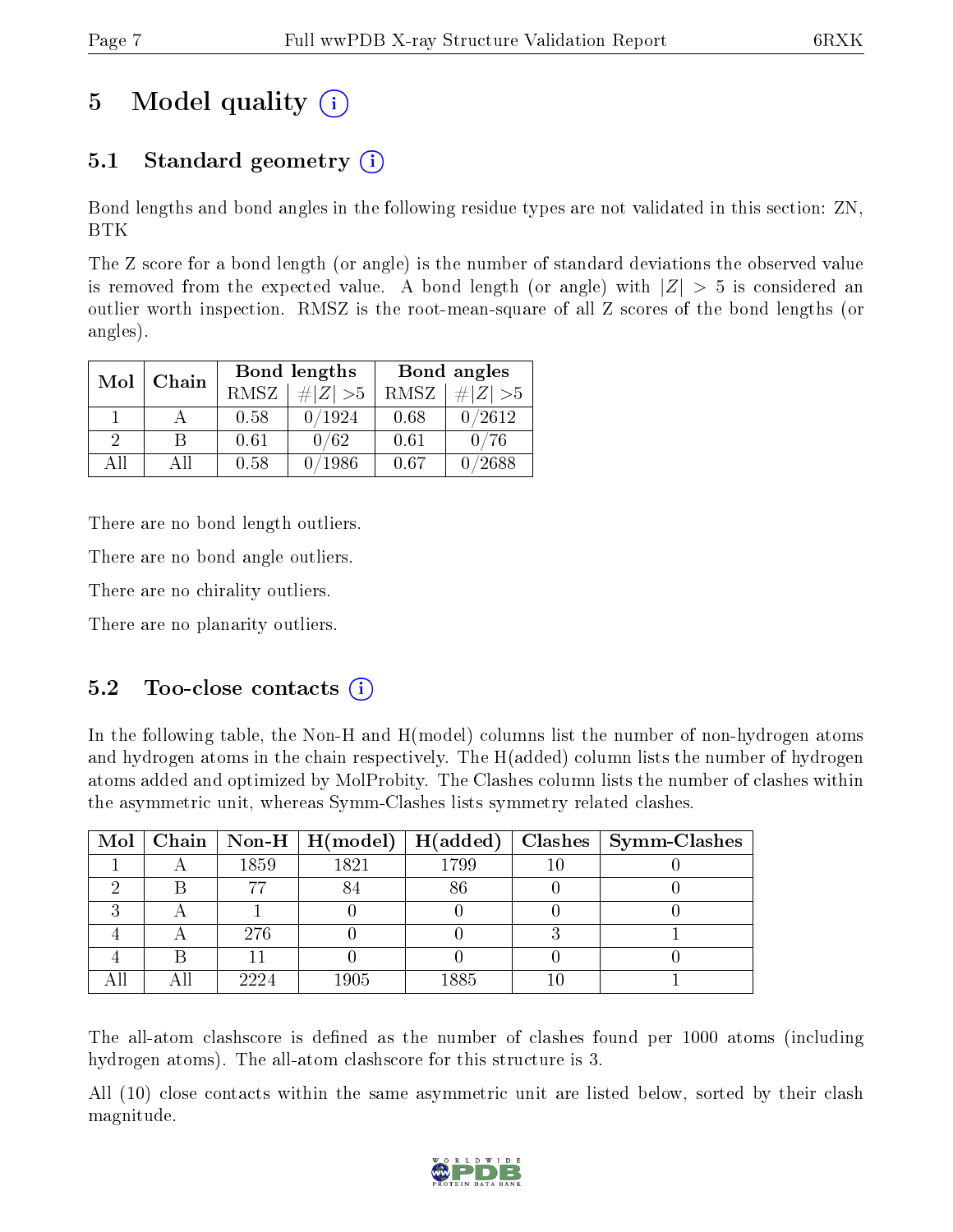| Atom-1             | Atom-2             | Interatomic    | Clash         |
|--------------------|--------------------|----------------|---------------|
|                    |                    | distance $(A)$ | overlap $(A)$ |
| 1:A:175:HIS:ND1    | 4:A:503:HOH:O      | 2.28           | 0.66          |
| 1:A:101:GLN:NE2    | 4:A:504:HOH:O      | 2.32           | 0.62          |
| 1:A:97[A]:ARG:NH1  | 4:A:509:HOH:O      | 2.39           | 0.56          |
| 1:A:131:ILE:HD12   | 1:A:150[A]:LEU:HG  | 1.94           | 0.50          |
| 1:A:97[B]:ARG:HH11 | 1:A:97[B]:ARG:HG3  | 1.81           | 0.45          |
| 1:A:273:LEU:O      | 1:A:274:LYS:HB2    | 2.17           | 0.44          |
| 1: A:246: VAL:HGI2 | 1: A:246: VAL:O    | 2.19           | 0.42          |
| 1: A:230: LYS: HG3 | 1: A:236:THR:HG21  | 2.03           | 0.41          |
| 1: A:214: GLY:HA2  | 1:A:240[A]:ASN:OD1 | 2.21           | 0.40          |

All (1) symmetry-related close contacts are listed below. The label for Atom-2 includes the symmetry operator and encoded unit-cell translations to be applied.

| Atom-1 | Atom-2                                       | Interatomic<br>distance $(A)$ | Clash<br>overlap (A |
|--------|----------------------------------------------|-------------------------------|---------------------|
|        | $4:A:733:HOH:O$   $4:A:746:HOH:O[8]$<br>6661 |                               |                     |

## 5.3 Torsion angles  $(i)$

#### 5.3.1 Protein backbone  $(i)$

In the following table, the Percentiles column shows the percent Ramachandran outliers of the chain as a percentile score with respect to all X-ray entries followed by that with respect to entries of similar resolution.

The Analysed column shows the number of residues for which the backbone conformation was analysed, and the total number of residues.

| Mol | Chain | Analysed        | Favoured    | Allowed   Outliers | Percentiles         |                    |
|-----|-------|-----------------|-------------|--------------------|---------------------|--------------------|
|     |       | $238/254(94\%)$ | $235(99\%)$ | $3(1\%)$           | $\vert$ 100 $\vert$ | $\vert$ 100        |
|     |       | $6/11(54\%)$    | 6 $(100\%)$ |                    | 100                 | $\blacksquare$ 100 |
| All | All   | $244/265(92\%)$ | $241(99\%)$ | $3(1\%)$           | 100                 | , 100 $^\prime$    |

There are no Ramachandran outliers to report.

#### 5.3.2 Protein sidechains  $(i)$

In the following table, the Percentiles column shows the percent sidechain outliers of the chain as a percentile score with respect to all X-ray entries followed by that with respect to entries of similar resolution.

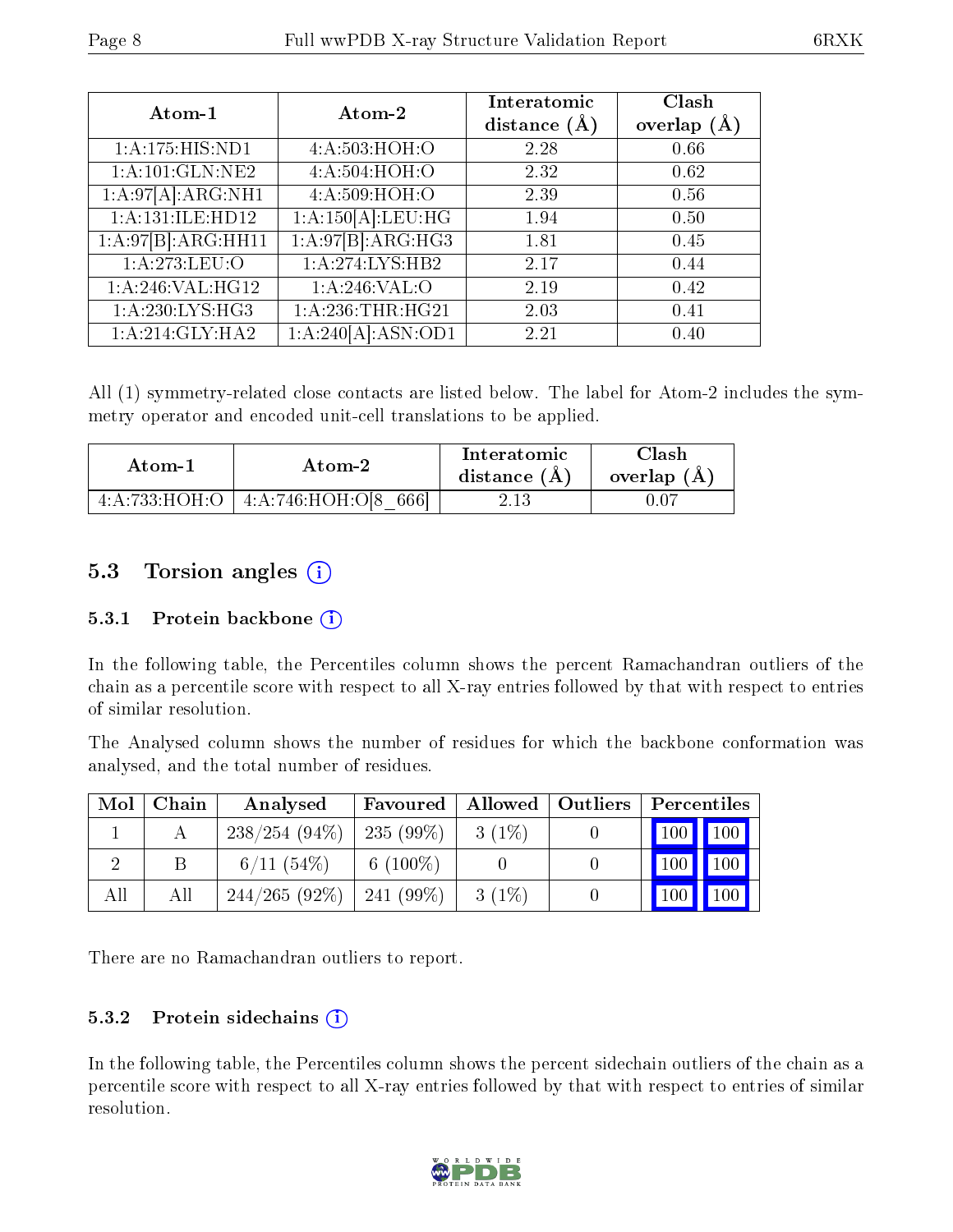| Mol | Chain | Analysed        | Rotameric   | $\vert$ Outliers | Percentiles |  |  |
|-----|-------|-----------------|-------------|------------------|-------------|--|--|
|     |       | $198/208(95\%)$ | $195(98\%)$ | $3(2\%)$         | 33<br>65    |  |  |
|     |       | 5/7(71%)        | $5(100\%)$  |                  | 100<br>100  |  |  |
| All | All   | $203/215(94\%)$ | $200(98\%)$ | $3(2\%)$         | 33<br>65    |  |  |

The Analysed column shows the number of residues for which the sidechain conformation was analysed, and the total number of residues.

All (3) residues with a non-rotameric sidechain are listed below:

| Mol | Chain | $\operatorname{Res}% \left( \mathcal{N}\right) \equiv\operatorname{Res}(\mathcal{N}_{0})\cap\mathcal{N}_{1}$ | L'ype      |
|-----|-------|--------------------------------------------------------------------------------------------------------------|------------|
|     |       | 58                                                                                                           | $\rm{ARG}$ |
|     |       |                                                                                                              | P H H      |
|     |       | 274                                                                                                          |            |

Some sidechains can be flipped to improve hydrogen bonding and reduce clashes. There are no such sidechains identified.

#### 5.3.3 RNA  $(i)$

There are no RNA molecules in this entry.

### 5.4 Non-standard residues in protein, DNA, RNA chains (i)

1 non-standard protein/DNA/RNA residue is modelled in this entry.

In the following table, the Counts columns list the number of bonds (or angles) for which Mogul statistics could be retrieved, the number of bonds (or angles) that are observed in the model and the number of bonds (or angles) that are defined in the Chemical Component Dictionary. The Link column lists molecule types, if any, to which the group is linked. The Z score for a bond length (or angle) is the number of standard deviations the observed value is removed from the expected value. A bond length (or angle) with  $|Z| > 2$  is considered an outlier worth inspection. RMSZ is the root-mean-square of all Z scores of the bond lengths (or angles).

| $\parallel$ Mol $\parallel$ Type $\parallel$ Chain $\parallel$ |            | $\mid$ Res $\mid$ Link $\mid$ |  | Bond lengths |      |                                                        | Bond angles |      |                                          |
|----------------------------------------------------------------|------------|-------------------------------|--|--------------|------|--------------------------------------------------------|-------------|------|------------------------------------------|
|                                                                |            |                               |  | Jounts       | RMSZ | $\left  \#Z \right  > 2$   Counts   RMSZ   $\# Z  > 2$ |             |      |                                          |
|                                                                | <b>BTK</b> | 16                            |  | 12, 13, 14   | 0.79 |                                                        | 9,14,16     | 1.22 | $\vert$ $\bot$ ( $\bot$ 1 $\%$ ) $\vert$ |

In the following table, the Chirals column lists the number of chiral outliers, the number of chiral centers analysed, the number of these observed in the model and the number defined in the Chemical Component Dictionary. Similar counts are reported in the Torsion and Rings columns. '-' means no outliers of that kind were identified.

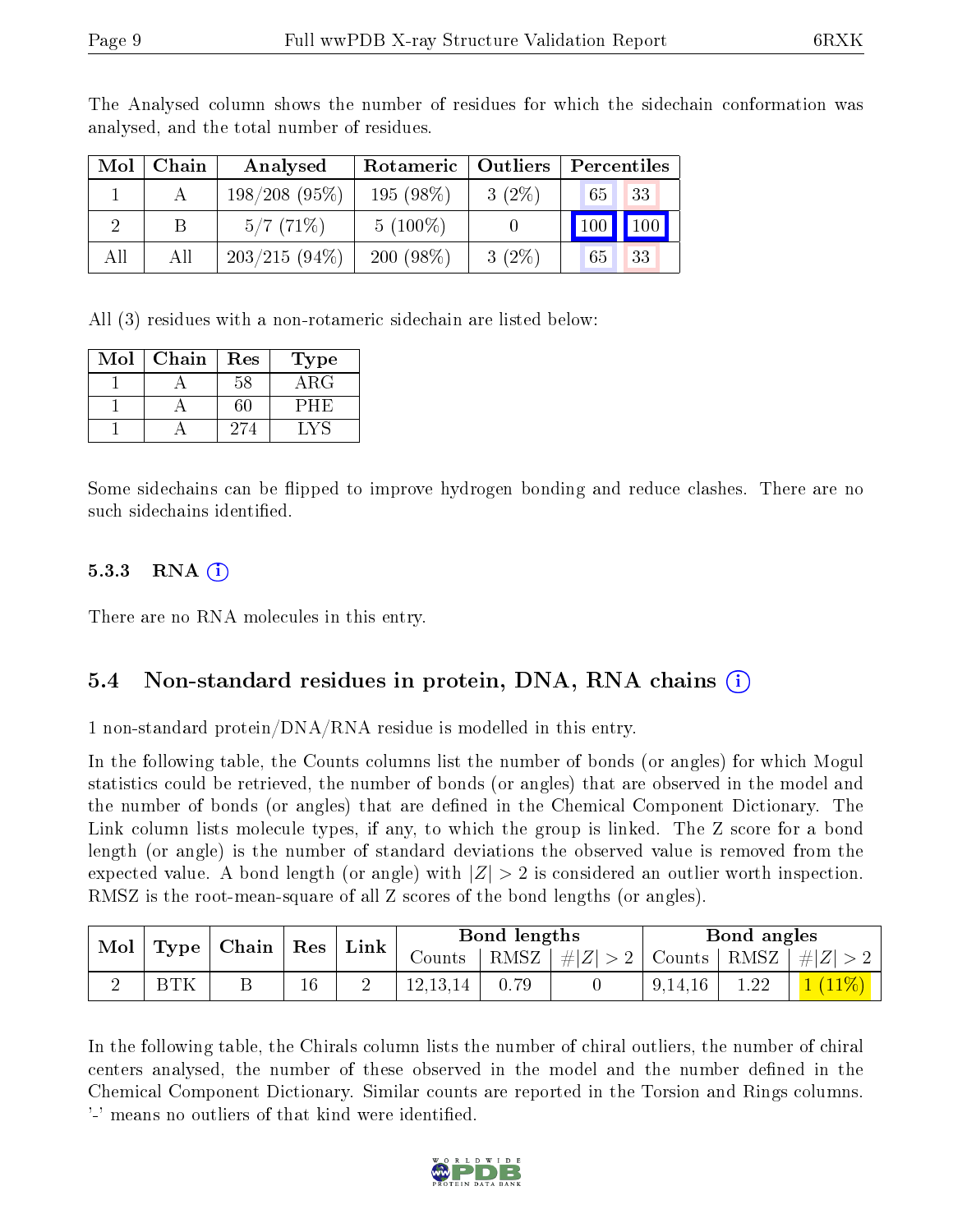|  |  |  | Mol   Type   Chain   Res   Link   Chirals   Torsions   Rings |        |
|--|--|--|--------------------------------------------------------------|--------|
|  |  |  | $\mid 0/12/13/15 \mid$                                       | $\sim$ |

There are no bond length outliers.

All (1) bond angle outliers are listed below:

| $\mid$ Mol $\mid$ Chain $\mid$ Res $\mid$ Type $\mid$ |  | Atoms                                 | Observed $(^\circ)$   Ideal $(^\circ)$ |  |
|-------------------------------------------------------|--|---------------------------------------|----------------------------------------|--|
|                                                       |  | $BTK$   OAD-CAN-NZ   -2.02 $^{\circ}$ | 119-21                                 |  |

There are no chirality outliers.

There are no torsion outliers.

There are no ring outliers.

No monomer is involved in short contacts.

### 5.5 Carbohydrates (i)

There are no monosaccharides in this entry.

### 5.6 Ligand geometry (i)

Of 1 ligands modelled in this entry, 1 is monoatomic - leaving 0 for Mogul analysis.

There are no bond length outliers.

There are no bond angle outliers.

There are no chirality outliers.

There are no torsion outliers.

There are no ring outliers.

No monomer is involved in short contacts.

### 5.7 [O](https://www.wwpdb.org/validation/2017/XrayValidationReportHelp#nonstandard_residues_and_ligands)ther polymers  $(i)$

There are no such residues in this entry.

## 5.8 Polymer linkage issues (i)

There are no chain breaks in this entry.

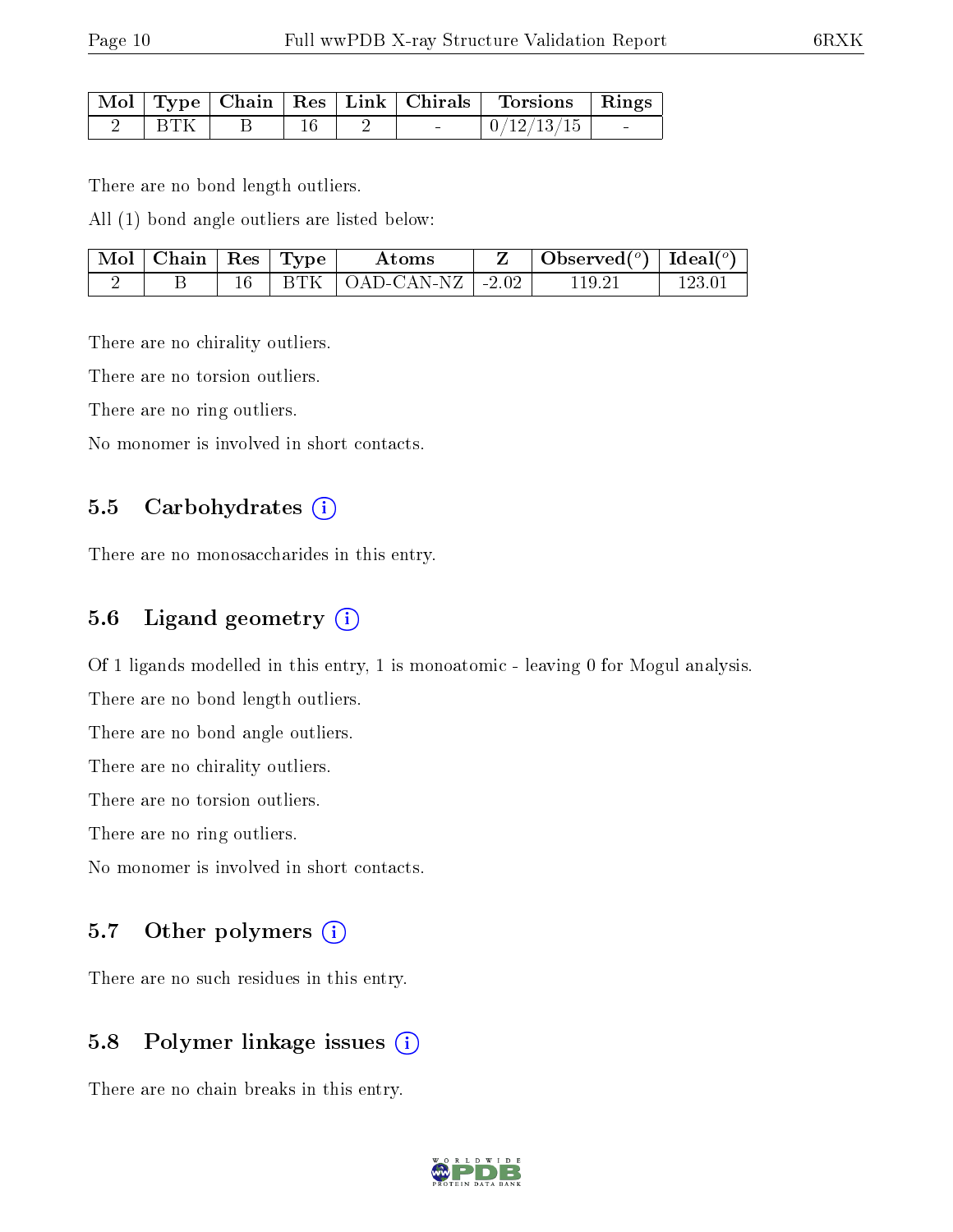# 6 Fit of model and data  $\left( \cdot \right)$

# 6.1 Protein, DNA and RNA chains (i)

In the following table, the column labelled  $#RSRZ>2'$  contains the number (and percentage) of RSRZ outliers, followed by percent RSRZ outliers for the chain as percentile scores relative to all X-ray entries and entries of similar resolution. The OWAB column contains the minimum, median,  $95<sup>th</sup>$  percentile and maximum values of the occupancy-weighted average B-factor per residue. The column labelled  $Q< 0.9$  lists the number of (and percentage) of residues with an average occupancy less than 0.9.

| Mol | Chain | Analysed        | ${ <\hspace{-1.5pt}{\mathrm{RSRZ}} \hspace{-1.5pt}>}$ | $\#\text{RSRZ}\text{>2}$ | $OWAB(A^2)$    | $\rm Q\textcolor{black}{<}0.9$ |
|-----|-------|-----------------|-------------------------------------------------------|--------------------------|----------------|--------------------------------|
|     |       | $235/254(92\%)$ | $-0.16$                                               | $8(3\%)$ 45<br>51        | 12, 20, 47, 70 |                                |
|     |       | 8/11(72%)       | 0.46                                                  | $1(12\%)$ 3 4            | 18, 33, 53, 53 |                                |
| All | All   | $243/265(91\%)$ | $-0.14$                                               | $9(3\%)$ 41<br>47        | 12, 20, 50, 70 |                                |

All (9) RSRZ outliers are listed below:

| Mol | Chain | Res | Type        | <b>RSRZ</b> |
|-----|-------|-----|-------------|-------------|
| 1   | А     | 273 | <b>LEU</b>  | 5.5         |
| 1   | А     | 63  | <b>ALA</b>  | 5.2         |
| 1   | А     | 60  | PHE         | 3.8         |
| 1   | А     | 61  | ARG         | 3.4         |
| 1   | A     | 59  | THR         | 3.3         |
| 1   | А     | 40  | <b>LYS</b>  | 2.7         |
| 1   |       | 58  | ${\rm ARG}$ | 2.5         |
| 1   |       | 62  | ALA         | 2.5         |
| 2   |       | 12  | <b>LYS</b>  | $2.0\,$     |

# 6.2 Non-standard residues in protein, DNA, RNA chains  $\Omega$  $\Omega$  $\Omega$

In the following table, the Atoms column lists the number of modelled atoms in the group and the number defined in the chemical component dictionary. The B-factors column lists the minimum, median,  $95<sup>th</sup>$  percentile and maximum values of B factors of atoms in the group. The column labelled  $Q< 0.9$ ' lists the number of atoms with occupancy less than 0.9.

|            |  |       |      |      | $\vert$ Mol $\vert$ Type $\vert$ Chain $\vert$ Res $\vert$ Atoms $\vert$ RSCC $\vert$ RSR $\vert$ B-factors(A <sup>2</sup> ) $\vert$ Q<0.9 |  |
|------------|--|-------|------|------|--------------------------------------------------------------------------------------------------------------------------------------------|--|
| <b>BTK</b> |  | 14/15 | 0.98 | 0.07 | 13.16.22.22                                                                                                                                |  |

## 6.3 Carbohydrates (i)

There are no monosaccharides in this entry.